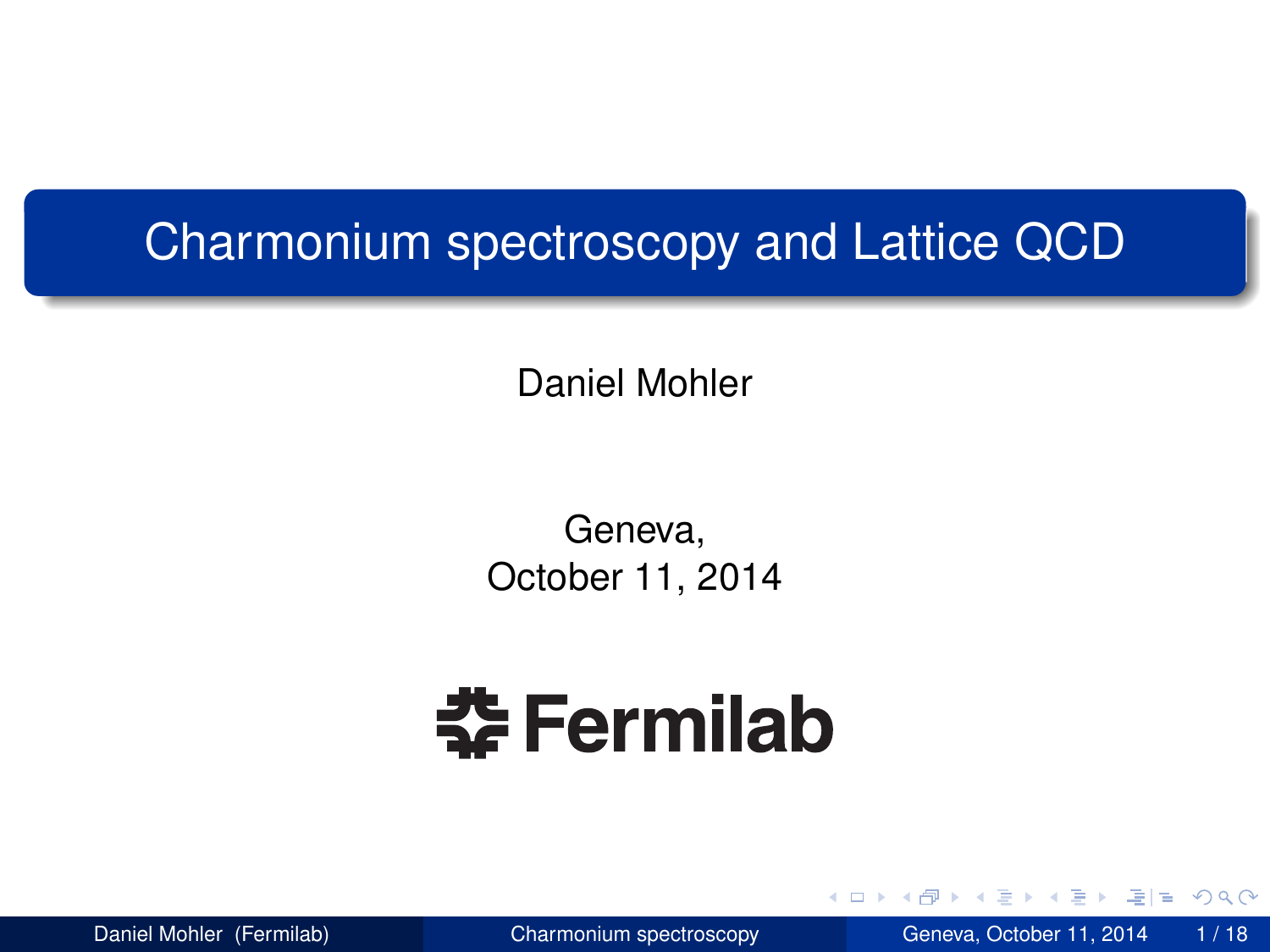#### [Introduction & Cautionary remarks](#page-2-0)

# 2 [Low lying charmonium states at the physical point](#page-4-0)

- [New results on the 1S hyperfine splitting](#page-4-0)
- [Comparison of 1S hyperfine results](#page-8-0)
- [New results on charmonium 1P states and 2S states](#page-9-0)

#### 3 [Exploratory study of the](#page-13-0) Ψ(2*S*) and Ψ(3770)

#### 4 [Conclusions & Outlook](#page-16-0)

<span id="page-1-0"></span> $\Omega$ 

The South The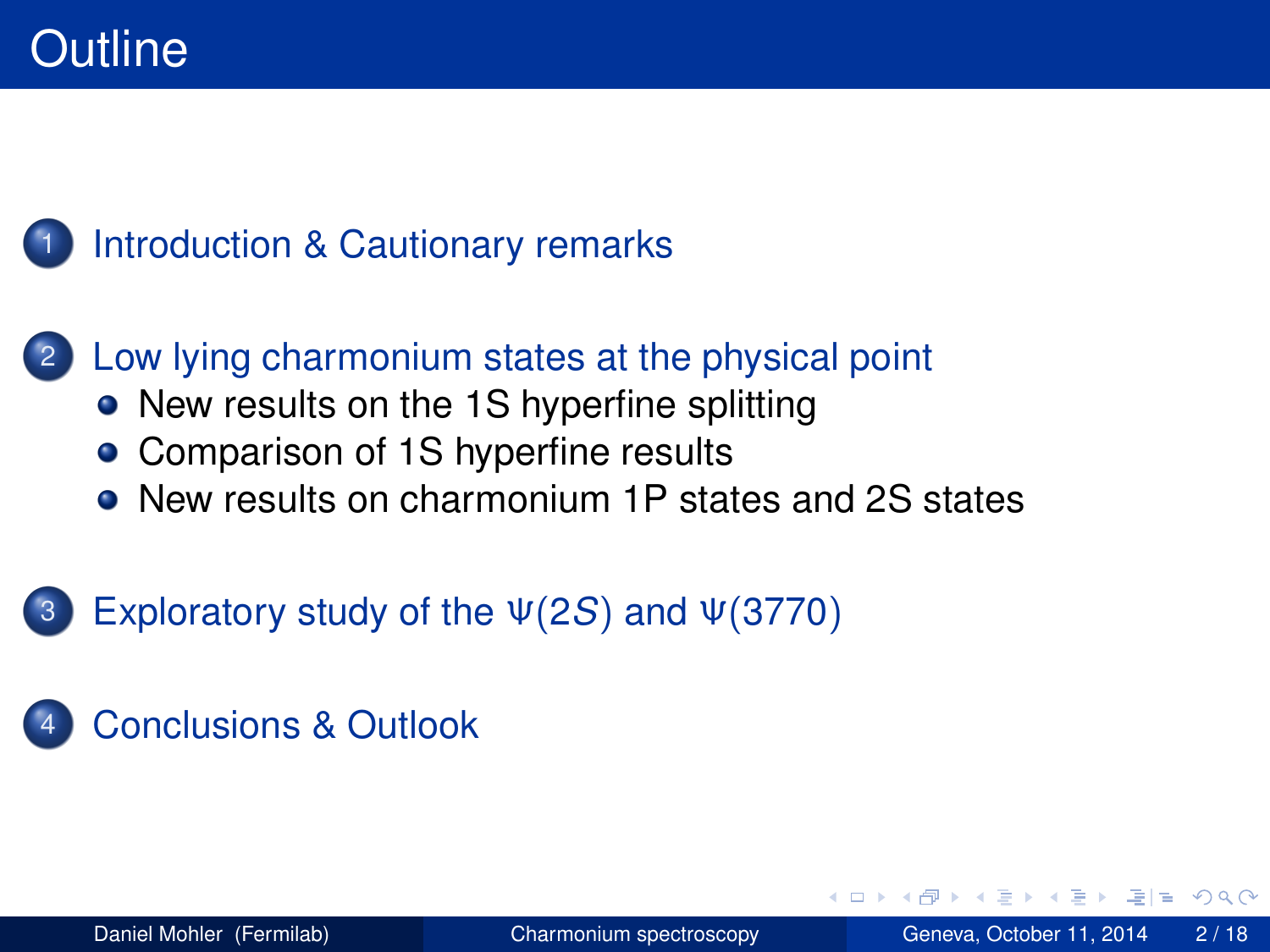# Low-lying charmonium: A precision benchmark

- Well understood from potential models
- Well determined in experiment

<span id="page-2-0"></span>

| meson                | mass                     | width                         |
|----------------------|--------------------------|-------------------------------|
| $\eta_c$             | 2983.7(7)                | 32.0(9) MeV                   |
| $J/\Psi$             | 3096.916(11)             | 92.9(2.8) keV                 |
| $\chi_{c0}$          | 3414.75(31)              | 10.3(6) MeV                   |
| $\chi_{c1}$          | 3510.66(3)               | $0.86(5)$ MeV                 |
| $\chi$ <sub>c2</sub> | 3556.20(9)               | 1.97(11) MeV                  |
| $h_c$                | 3525.38(11)              | $0.7(4)$ MeV                  |
| $\eta_c(2S)$         | 3639.4(1.3)              | 11.3 $\binom{+3.2}{-2.9}$ MeV |
| $\Psi(2S)$           | $3686.109(^{+12}_{-14})$ | 299(8) keV                    |

Spin-dependent mass splittings extremely sensitive to the charm-quark mass and heavy-quark discr[et](#page-1-0)i[za](#page-3-0)[t](#page-1-0)[io](#page-2-0)[n](#page-3-0)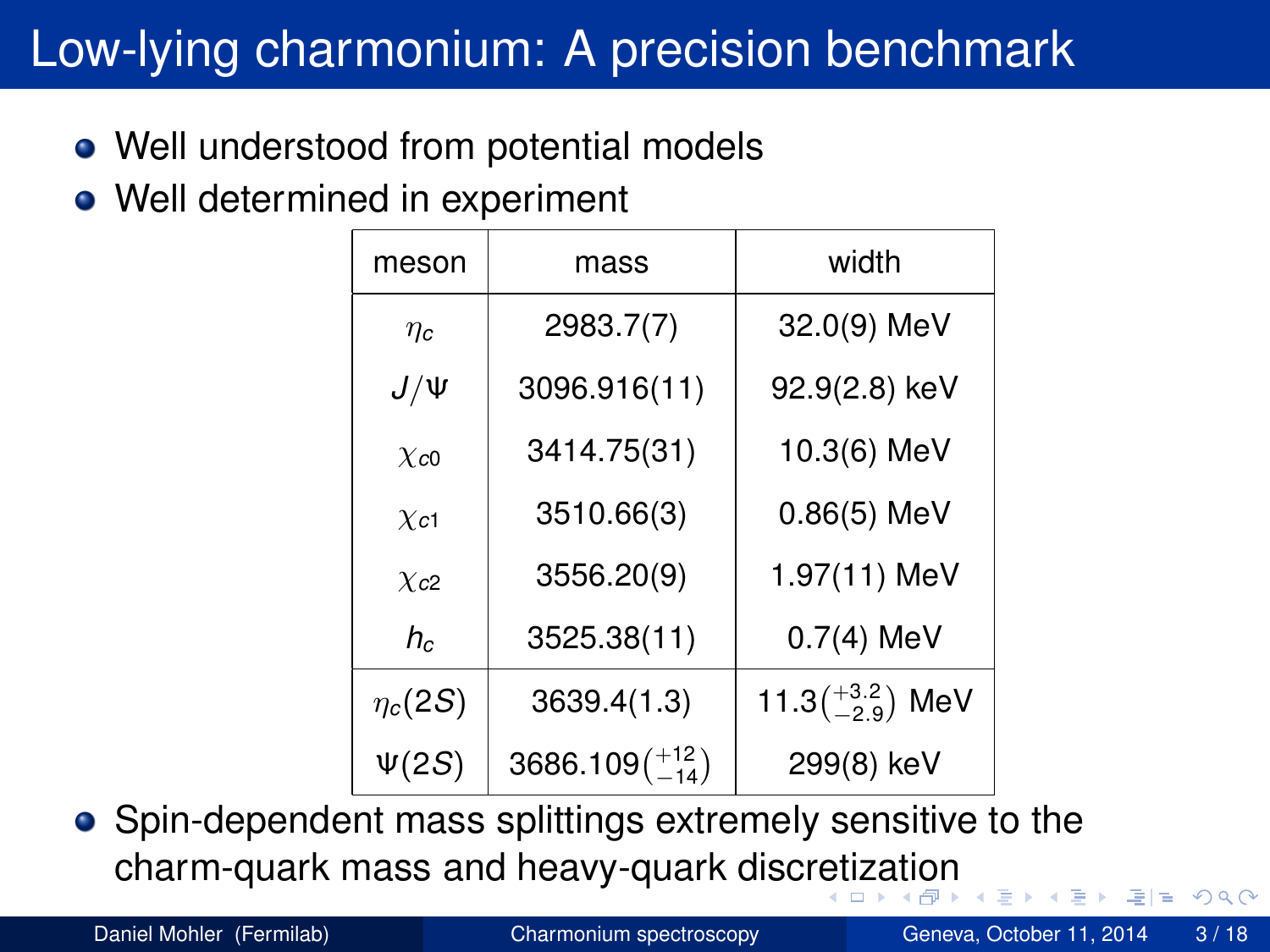### Two kinds of progress...

Precision results: Exploratory studies:



Example: FLAG review See http://itpwiki.unibe.ch/flag/

Example: π*K*-η*K*-scattering Dudek et al. PRL 113 182001 (2014)

イロト イ押 トイラト イラト

- I will report on both kind of progress with regard to charmonium
- There will be preliminary data use with caution

<span id="page-3-0"></span>드바리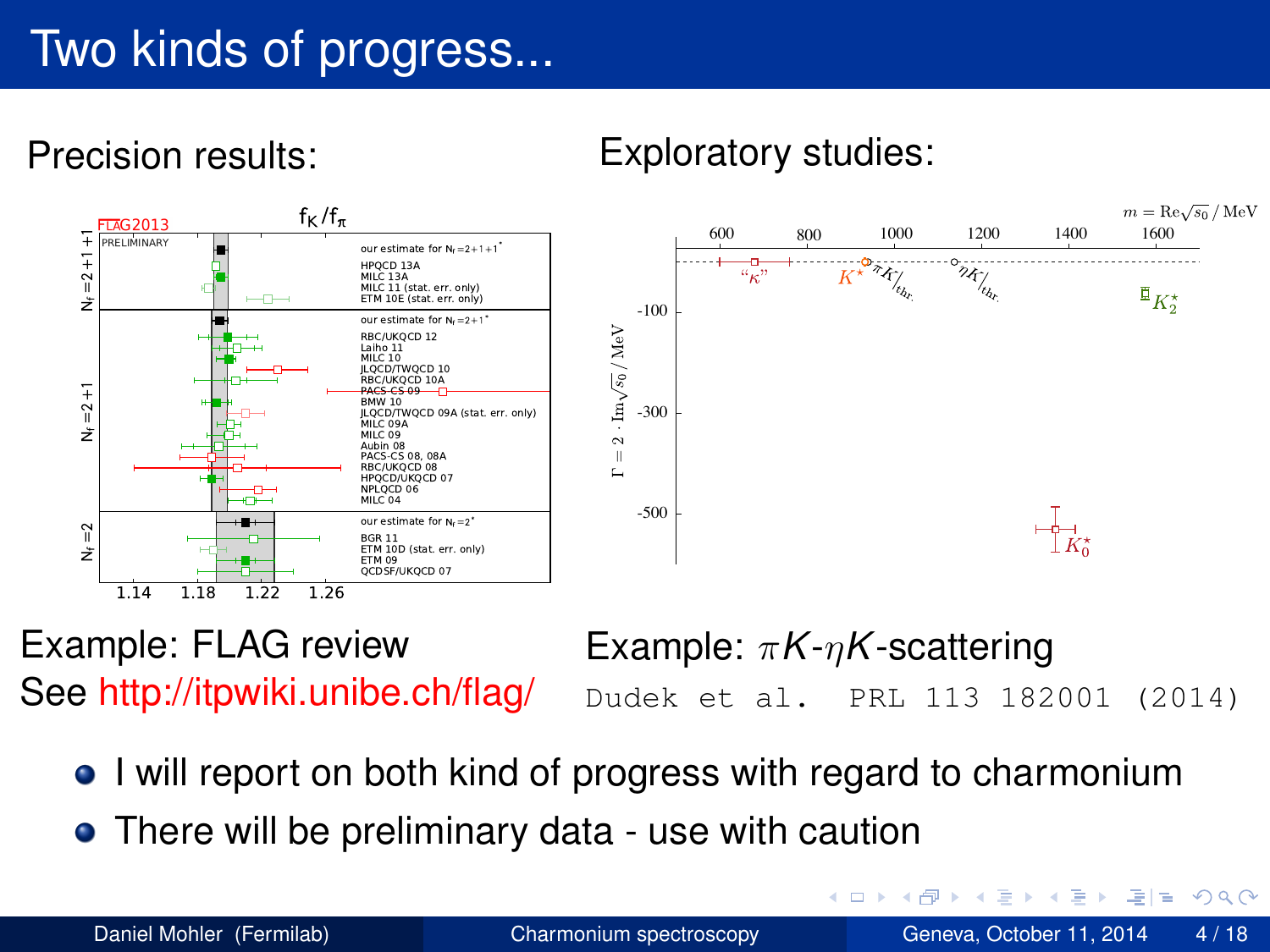#### Preliminary results from Fermilab-MILC

Fermilab Lattice and MILC collaborations - to be published

We use the *Fermilab method* for the charm quark

El-Khadra et al., PRD 55, 3933 (1997)

- *m<sup>c</sup>* tuned by demanding the *D<sup>s</sup>* meson kinetic mass to be physical
- We quote splittings among charmonium states
- 5 lattice spacings with two different light sea-quark masses  $\rightarrow$  Controlled extrapolation to the chiral-continuum limit
- 2+1 flavor simulation with high statistics
- **•** Follows previous efforts

```
T. Burch et al. PRD 81 034508, 2010
```
• Charm annihilation contributions are omitted

<span id="page-4-0"></span>K ロ > K @ > K ミ > K ミ > (로) = 10,00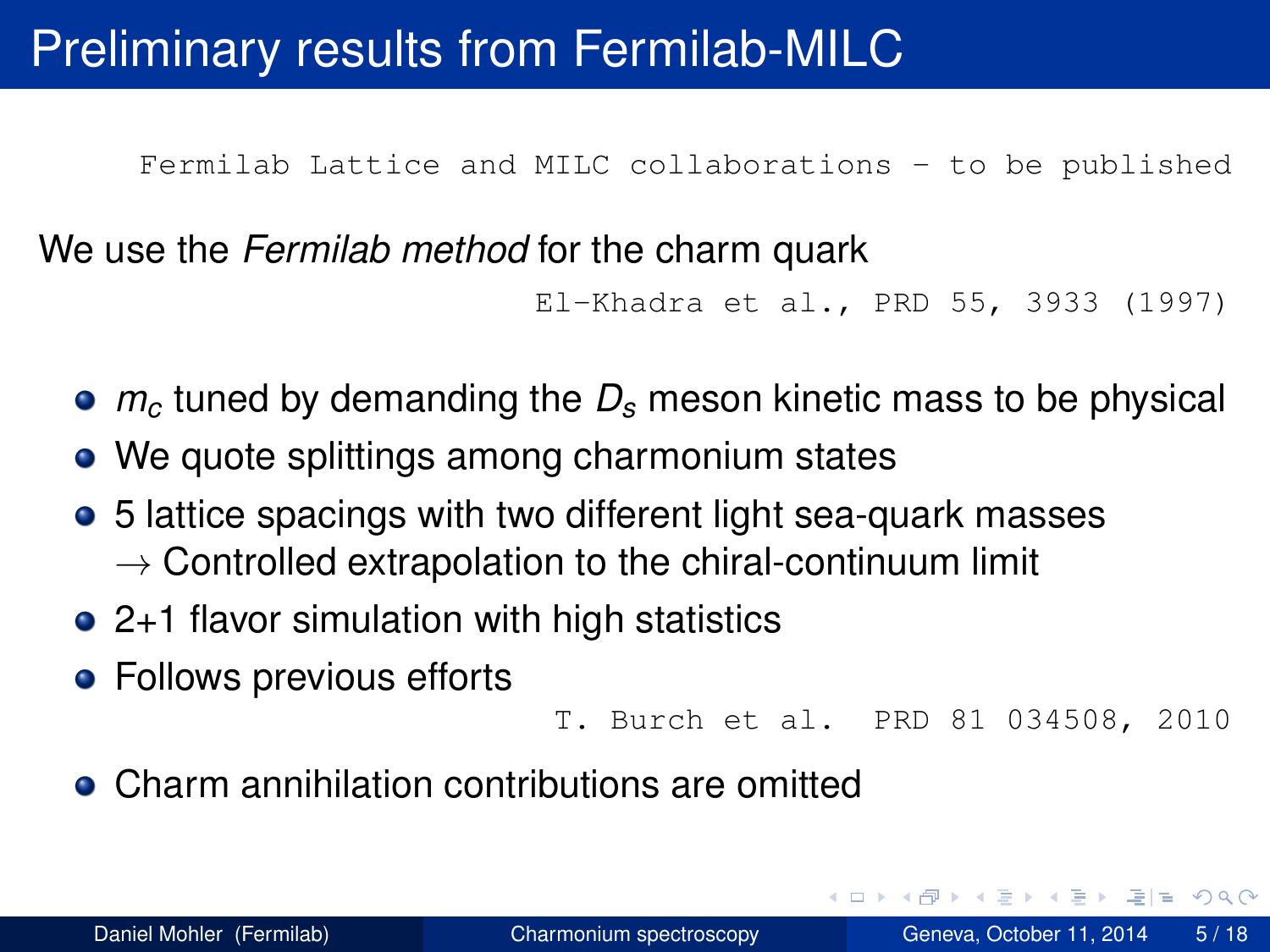# Fermilab-MILC results for the 1S hyperfine splitting



- Curves for physical (black), 0.1*ms*, and 0.2*m<sup>s</sup>* light-quark masses
- This corresponds to  $M_{J/\Psi} M_{\eta_c} = 118.1(2.1)\left(^{-1.5}_{-4.0}\right)$  $-4.0$  $\setminus$
- Errors include statistics, chiral and continuum extrapolations
- Contribution from disconnected diagrams expected  $\begin{pmatrix} -1.5 \\ -4.0 \end{pmatrix}$  $-4.0$  $\setminus$

<span id="page-5-0"></span>Levkova and DeTa[r,](#page-4-0) [P](#page-6-0)[R](#page-4-0)[D](#page-5-0) [8](#page-6-0)[3](#page-3-0) [0](#page-7-0)[7](#page-8-0)[4](#page-13-0)[5](#page-4-0)[0](#page-12-0)4[,](#page-0-0)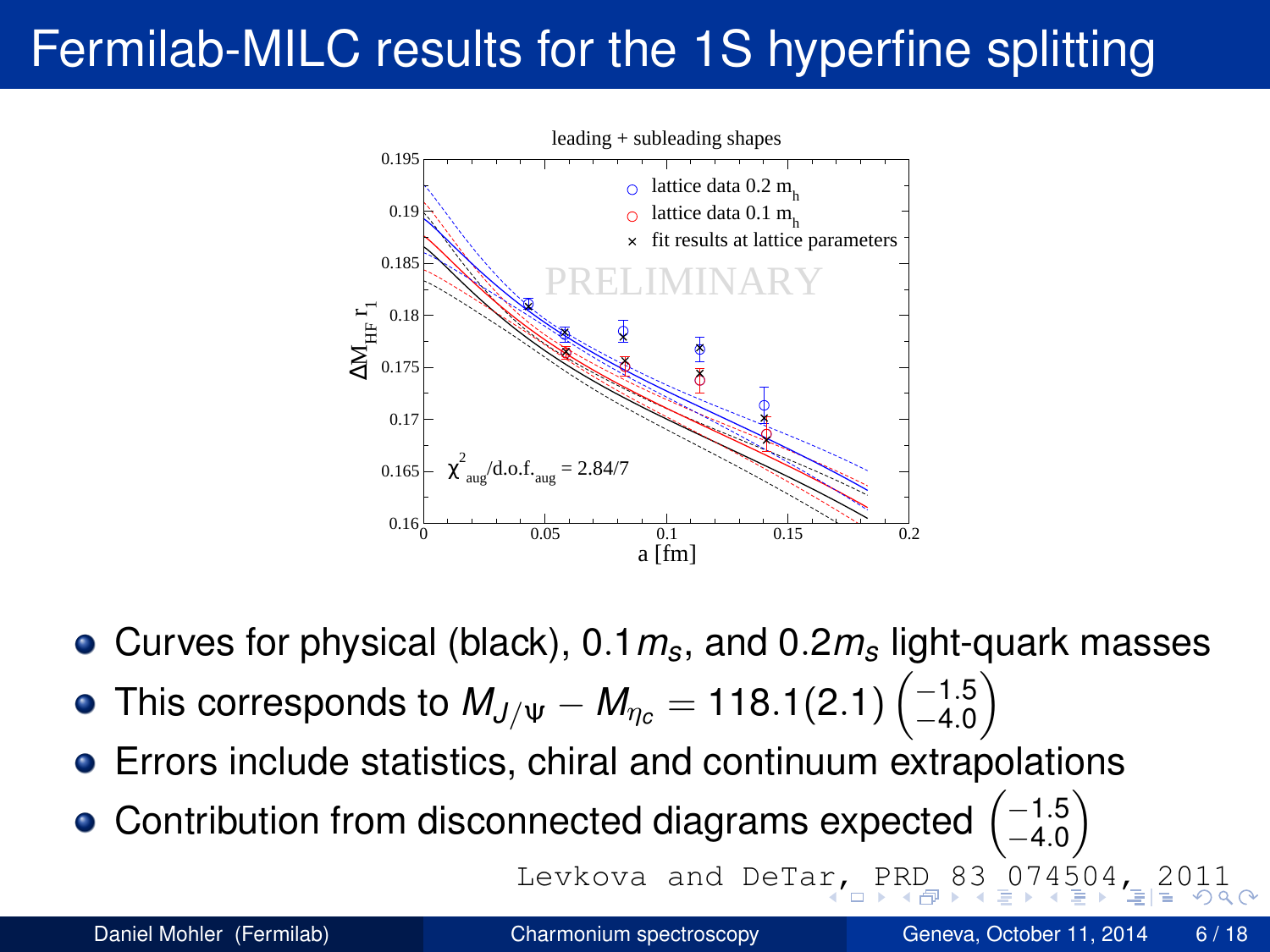#### Preliminary results from the HPQCD Collaboration

HPQCD, Galloway et al. PoS LATTICE2014 (2014) 092



- Uses MILC 2+1+1 flavor HISQ (Highly Improved Staggered Quarks) ensembles
- Shaded region shows the systematic uncertainty
- Systematics on 1S hyperfine dominated by estimate of annihilation effects A F . . . . . .

<span id="page-6-0"></span>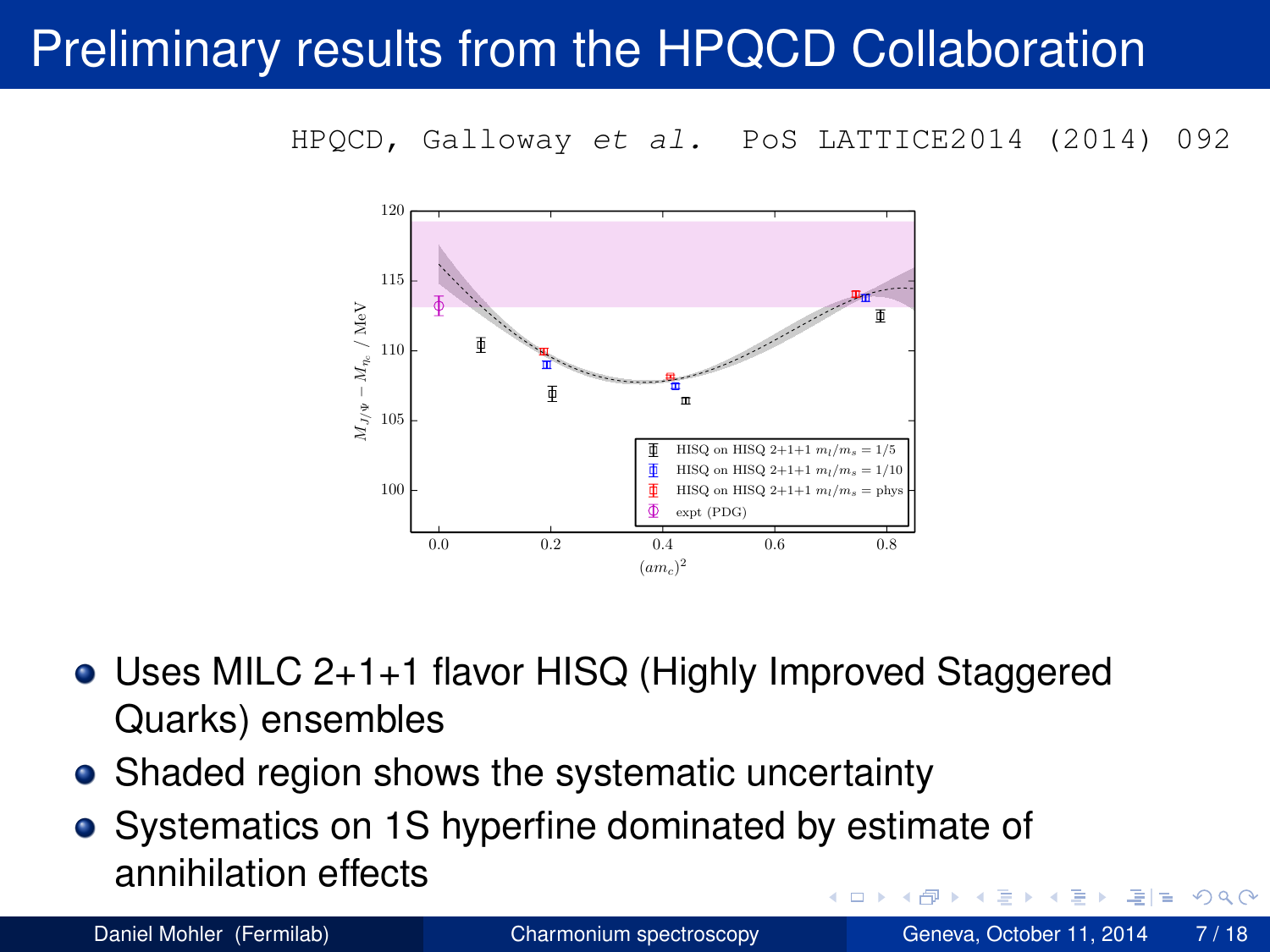#### Results from the  $\chi$ QCD Collaboration

χQCD Collaboration, Yang et al. arXiv:1410.3343



- Results from Overlap fermions on 2+1 flavor domain wall gauge configurations
- Their 1S hyperfine uncertainty does not in[clu](#page-6-0)[d](#page-8-0)[e](#page-6-0) [a](#page-7-0)[n](#page-13-0)[ni](#page-3-0)[h](#page-4-0)[i](#page-4-0)[la](#page-8-0)[t](#page-3-0)i[o](#page-12-0)n [e](#page-0-0)[f](#page-18-0)f[ec](#page-25-0)ts

<span id="page-7-0"></span>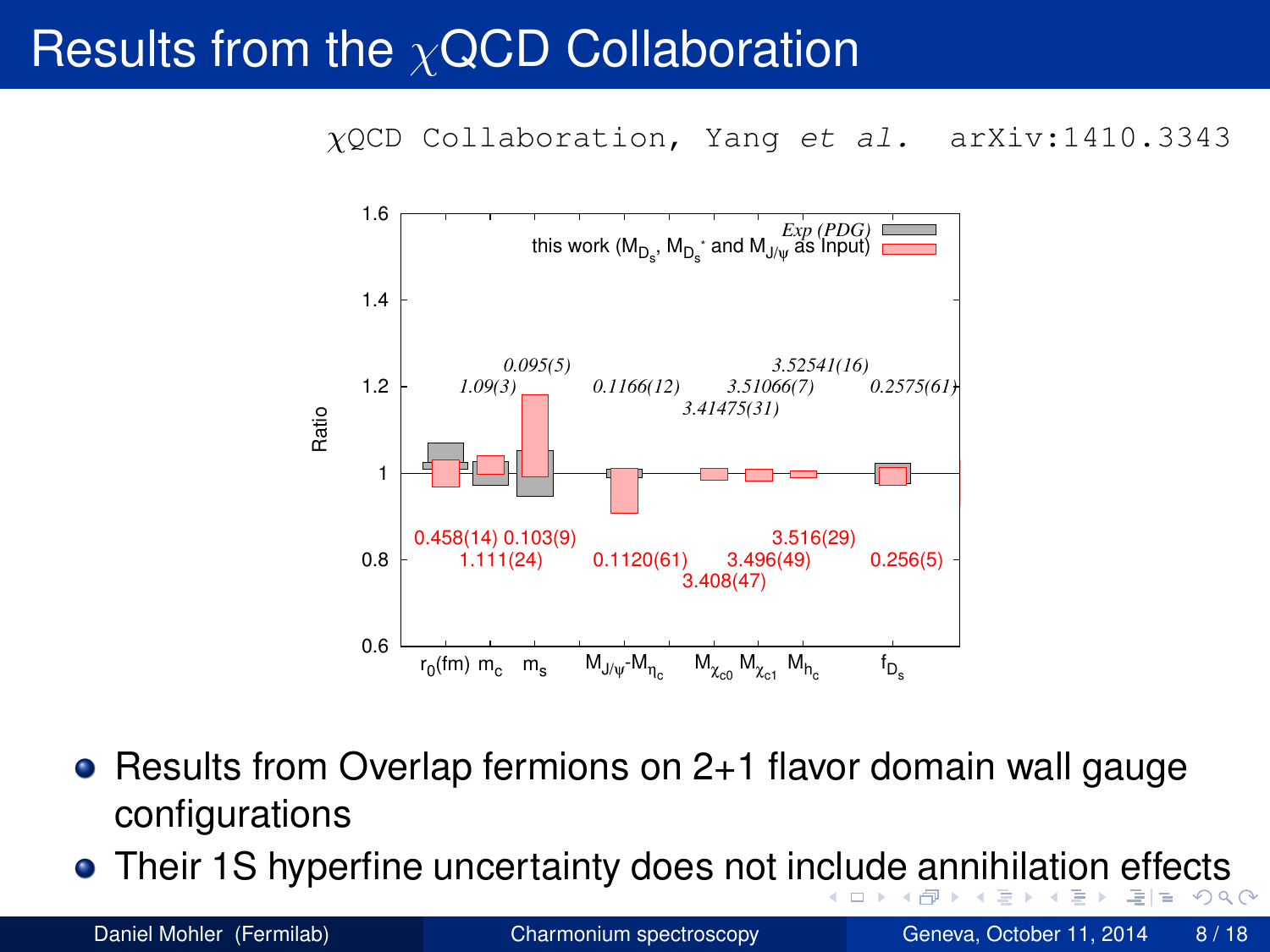# A comparison of hyperfine splittings



- All simulations report results at physical quark masses in the continuum limit
- Lattice numbers exclude (now significant) annihilation effects
- Estimate from data expects a shift of  $\begin{pmatrix} -1.5 \\ -4.5 \end{pmatrix}$  $-4.5$ MeV

<span id="page-8-0"></span>Levkova and DeTa[r,](#page-7-0) [P](#page-9-0)[R](#page-7-0)[D](#page-8-0) [8](#page-9-0)[3](#page-7-0) $074504$  $074504$  $074504$  $074504$  $074504$  $074504$ [,](#page-0-0) [20](#page-25-0)11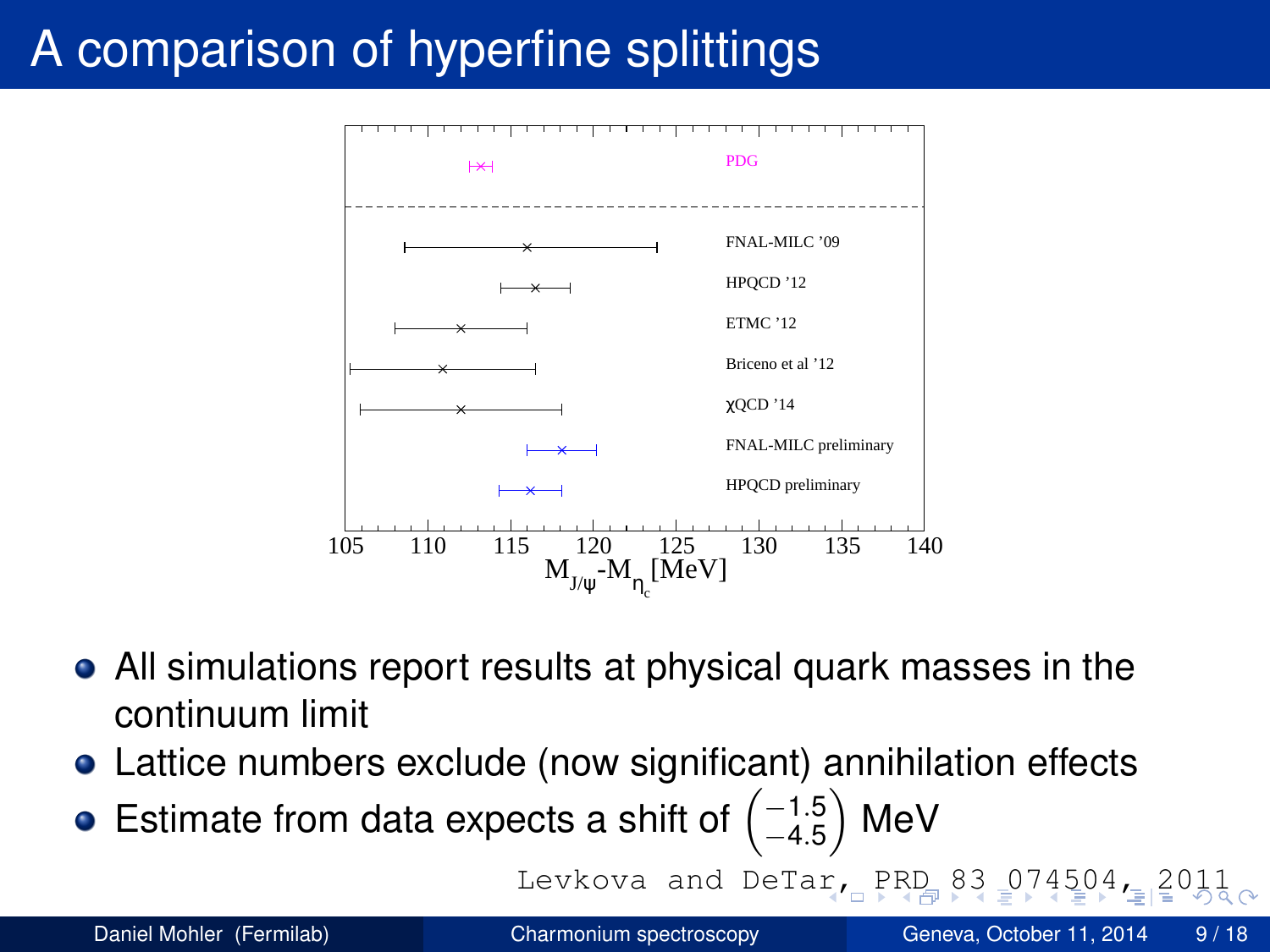### Fermilab-MILC 1P-1S and 1P hyperfine splittings



• Not yet included: Scale-setting uncertainty

|              | Mass difference $ $ This analysis $[MeV]$ Experiment $[MeV]$ |                 |  |
|--------------|--------------------------------------------------------------|-----------------|--|
| 1P1S         | $457.3 \pm 3.6$                                              | $457.5 \pm 0.3$ |  |
| 1P hyperfine | $-6.2 + 4.1$                                                 | $-0.10 + 0.22$  |  |

 $\sim$ 世 <span id="page-9-0"></span> $\Omega$ 

化重新分量

4 0 8 × ×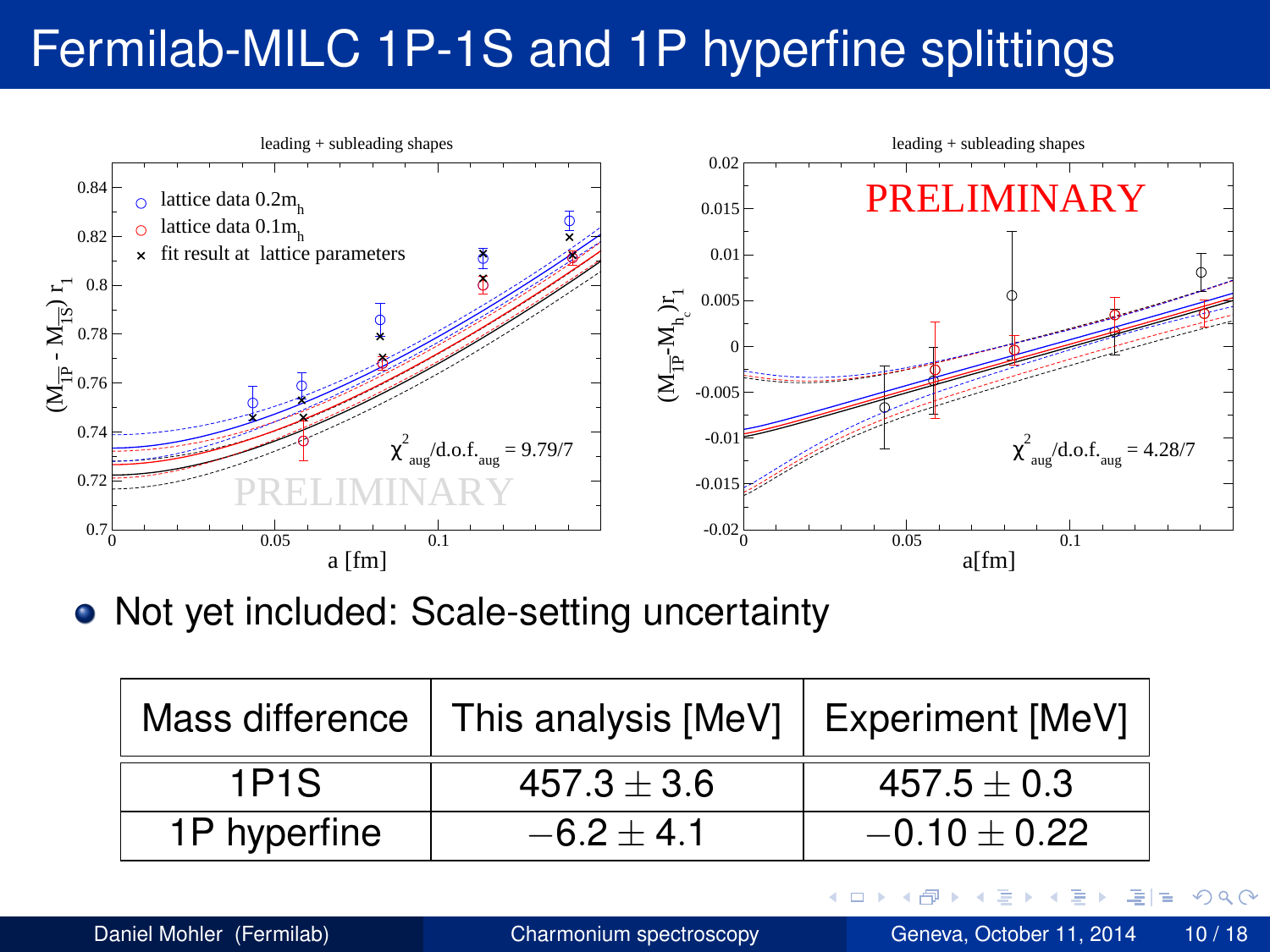#### Fermilab-MILC P-wave spin-orbit and tensor splittings

$$
\Delta M_{\rm Spin-Orbit} = (5M_{\chi_{c2}} - 3M_{\chi_{c1}} - 2M_{\chi_{c0}})/9
$$

$$
\Delta M_{\text{Tensor}} = (3M_{\chi_{c1}} - M_{\chi_{c2}} - 2M_{\chi_{c0}})/9
$$



| Mass difference | This analysis $[MeV]$ | Experiment [MeV] |  |
|-----------------|-----------------------|------------------|--|
| 1P spin-orbit   | $49.5 \pm 2.5$        | $46.6 \pm 0.1$   |  |
| 1P tensor       | $17.3 + 2.9$          | $16.25 \pm 0.07$ |  |

Daniel Mohler (Fermilab) [Charmonium spectroscopy](#page-0-0) Geneva, October 11, 2014 11 / 18

医单位 医单

4 ロ ト ィ *同* ト

 $\equiv$  $=$ 

 $\sim$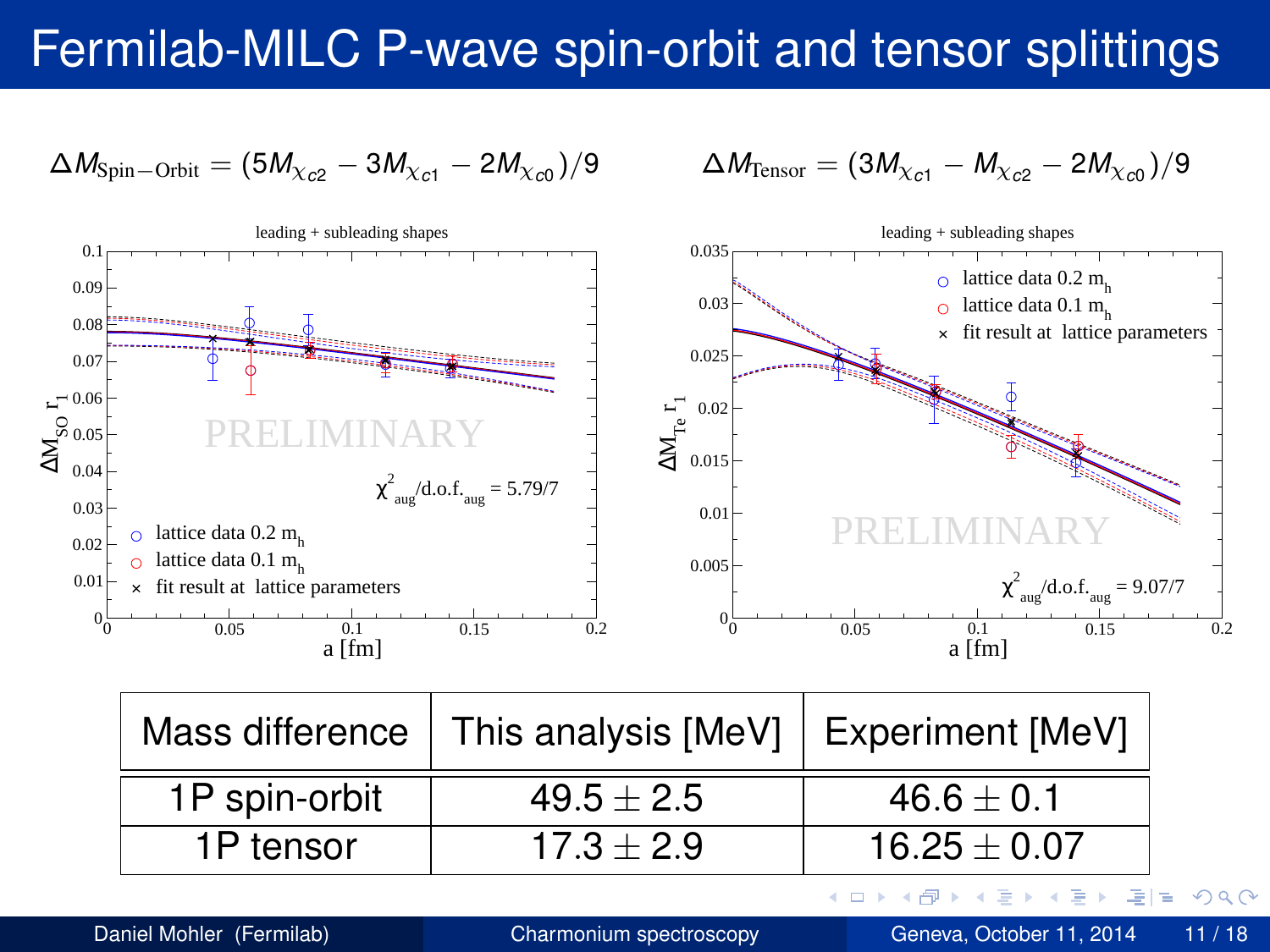

- Simple analysis of 2S states lead to splittings much larger than in experiment
- Strong dependence on fit range and very noisy data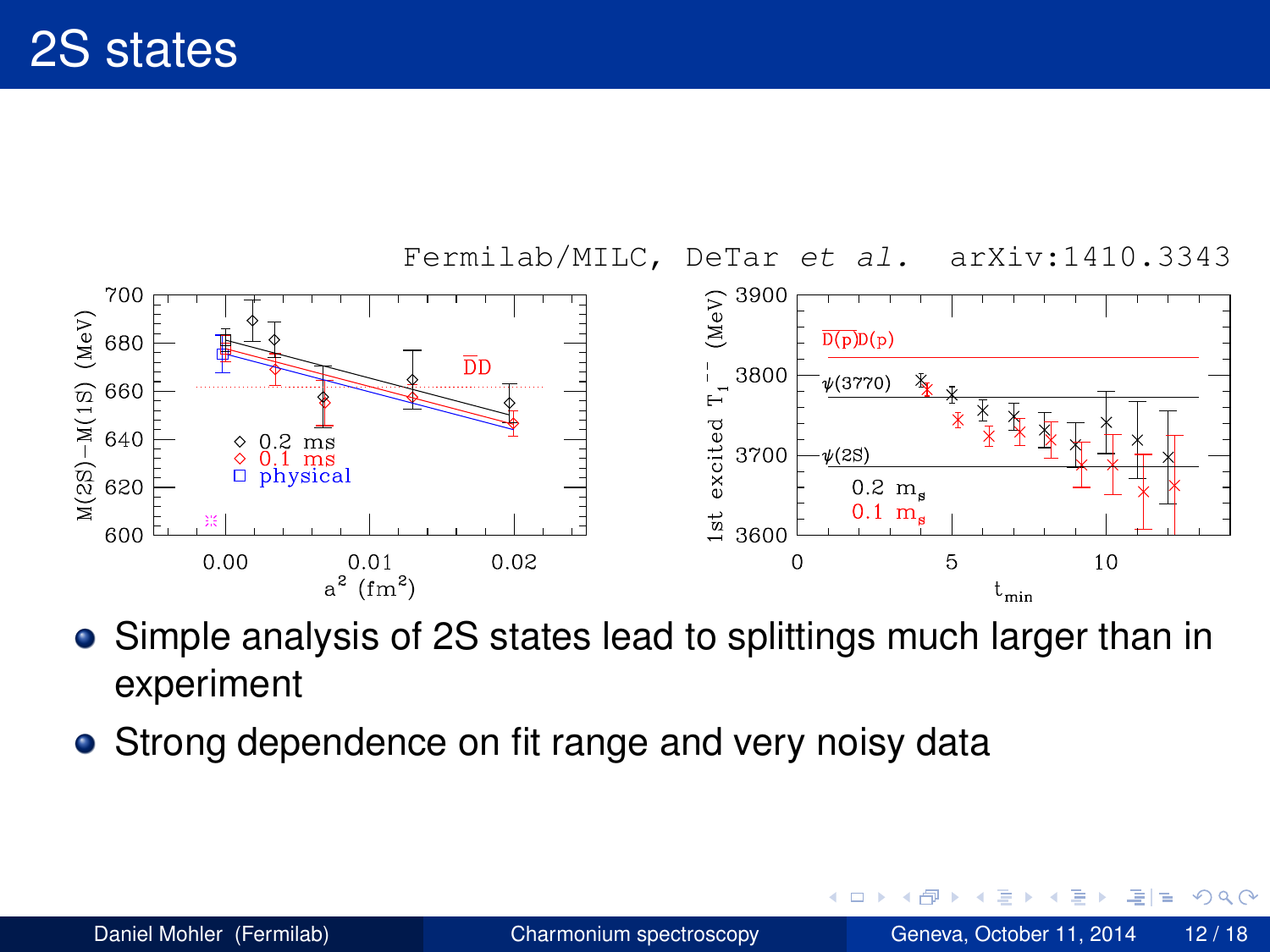#### Preliminary results from the HPQCD Collaboration

HPQCD, Galloway et al. PoS LATTICE2014 (2014) 092



- Uses MILC 2+1+1 flavor HISQ (Highly Improved Staggered Quarks) ensembles
- No issue determining the 2S states

压

l =

<span id="page-12-0"></span> $\Omega$ 

化重压 化重压

画

4 D.K.  $\sim$ ×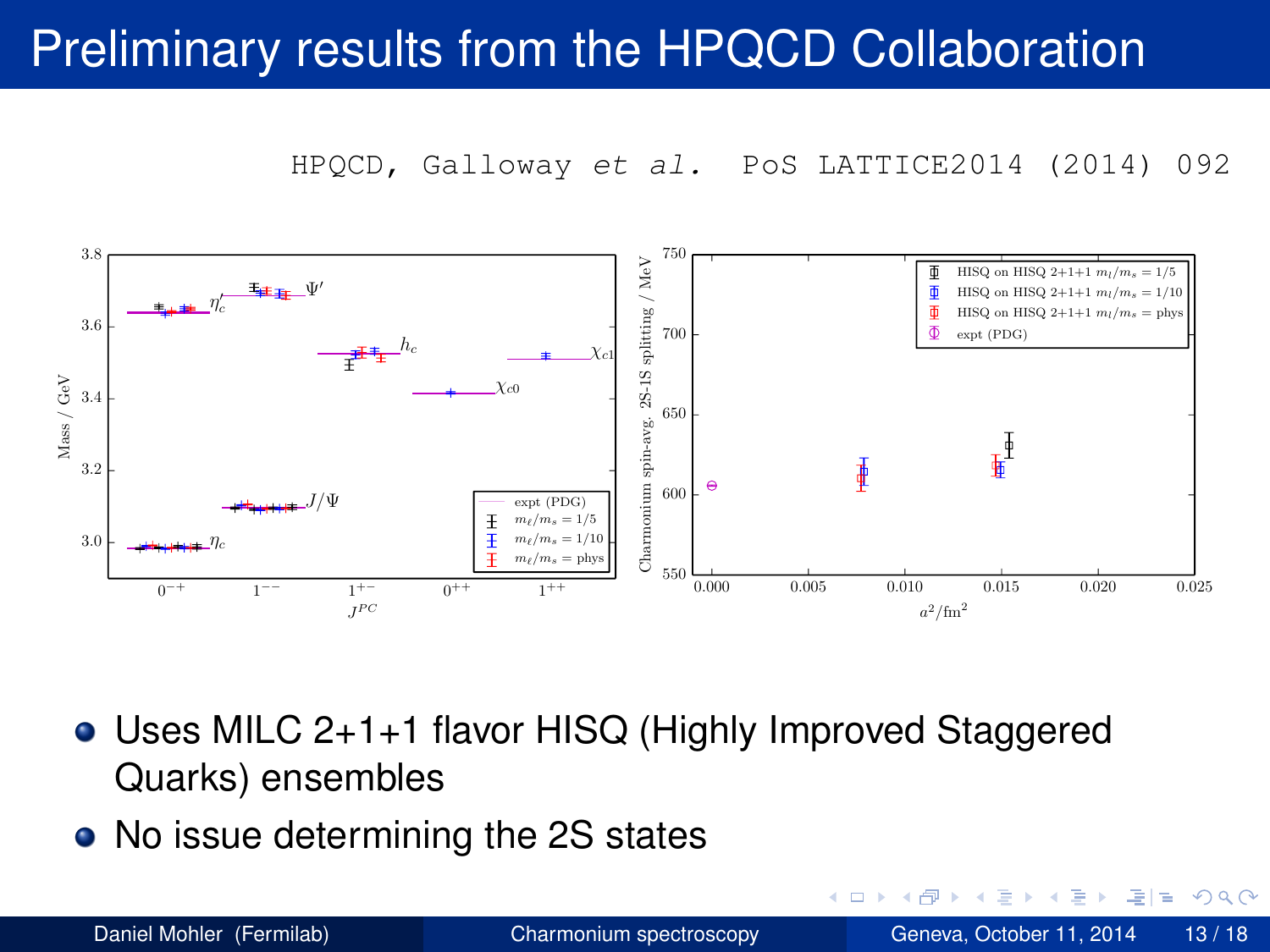#### Exploratory study of the Ψ(2*S*) and Ψ(3770)

<span id="page-13-0"></span>Lang, Leskovec, DM, Prelovsek, to be published.

- The Ψ(2*S*) is below *DD*, the Ψ(3770) is a QCD resonance
- We use both  $\bar{q}q$  and DD interpolators (in P-wave)
- We have to deal with backtracking quark lines



Methods computationally expensive and currently not affordable on large (lattice) volumes

|     | ID $N_t^3 \times N_T$    | $N_f$ | <i>a</i> [fm]                        |                         |         | $L[fm]$ #configs $m_{\pi}$ [MeV] | $m_{\mathsf{K}}$ [MeV] |
|-----|--------------------------|-------|--------------------------------------|-------------------------|---------|----------------------------------|------------------------|
|     |                          |       | (1) $16^3 \times 32$ 2 0.1239(13)    | 1.98                    | 280/279 | 266(3)(3)                        | 552(2)(6)              |
| (2) |                          |       | $32^3 \times 64$ 2+1 0.0907(13) 2.90 |                         | 196     | 156(7)(2)                        | 504(1)(7)              |
|     |                          |       |                                      |                         |         | イロト (押) マミドマミド ミ性 の女の            |                        |
|     | Daniel Mohler (Fermilab) |       |                                      | Charmonium spectroscopy |         | Geneva, October 11, 2014         | 14/18                  |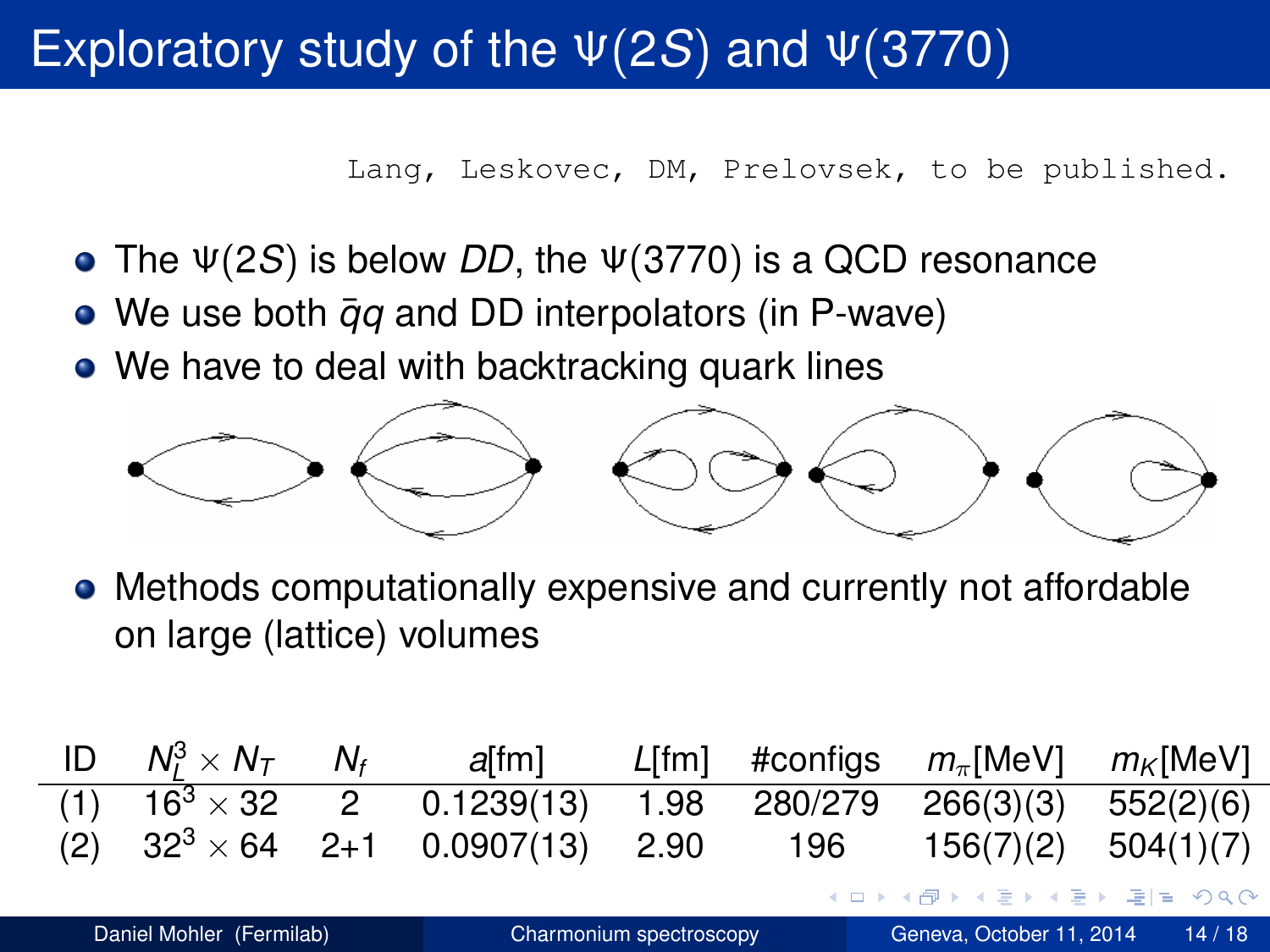# Preliminary Ψ(3770) resonance mass and coupling



Using Lüscher's method and assuming a Breit-Wigner shape gives

|             | Mass [MeV]   | $g_{\Psi(3770)DD}$ |
|-------------|--------------|--------------------|
| Ensemble(1) | 3785(7)(8)   | 11.4(0.8)          |
| Ensemble(2) | 3783(49)(10) | 21.6(14.9)         |
| Experiment  | 3773.15(33)  | $\approx$ 18.7     |

• Proof of principle - errors statistics and scale setting only

Future studies will have to use physical quark masses, multiple lattice spacings and multiple volumes.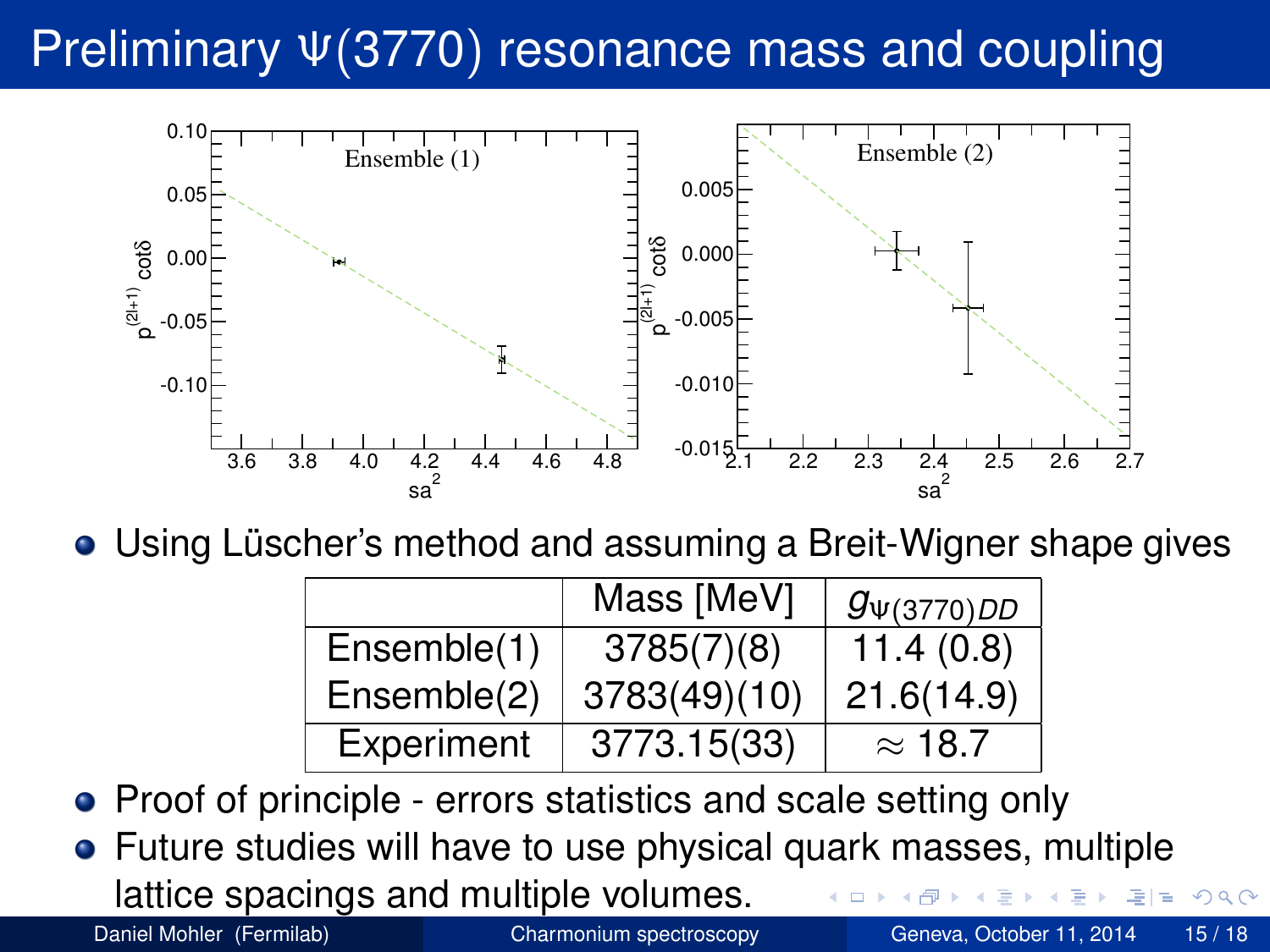#### Low lying Ψ states



- *J*/Ψ and Ψ(2*S*) are the lattice energy levels
- $\bullet$  Ψ(3770) shown at the resonance mass

 $A \equiv A \equiv A \equiv A$   $B \equiv A \equiv A \cap A$ 

AD 15

4 D.K.  $\sim$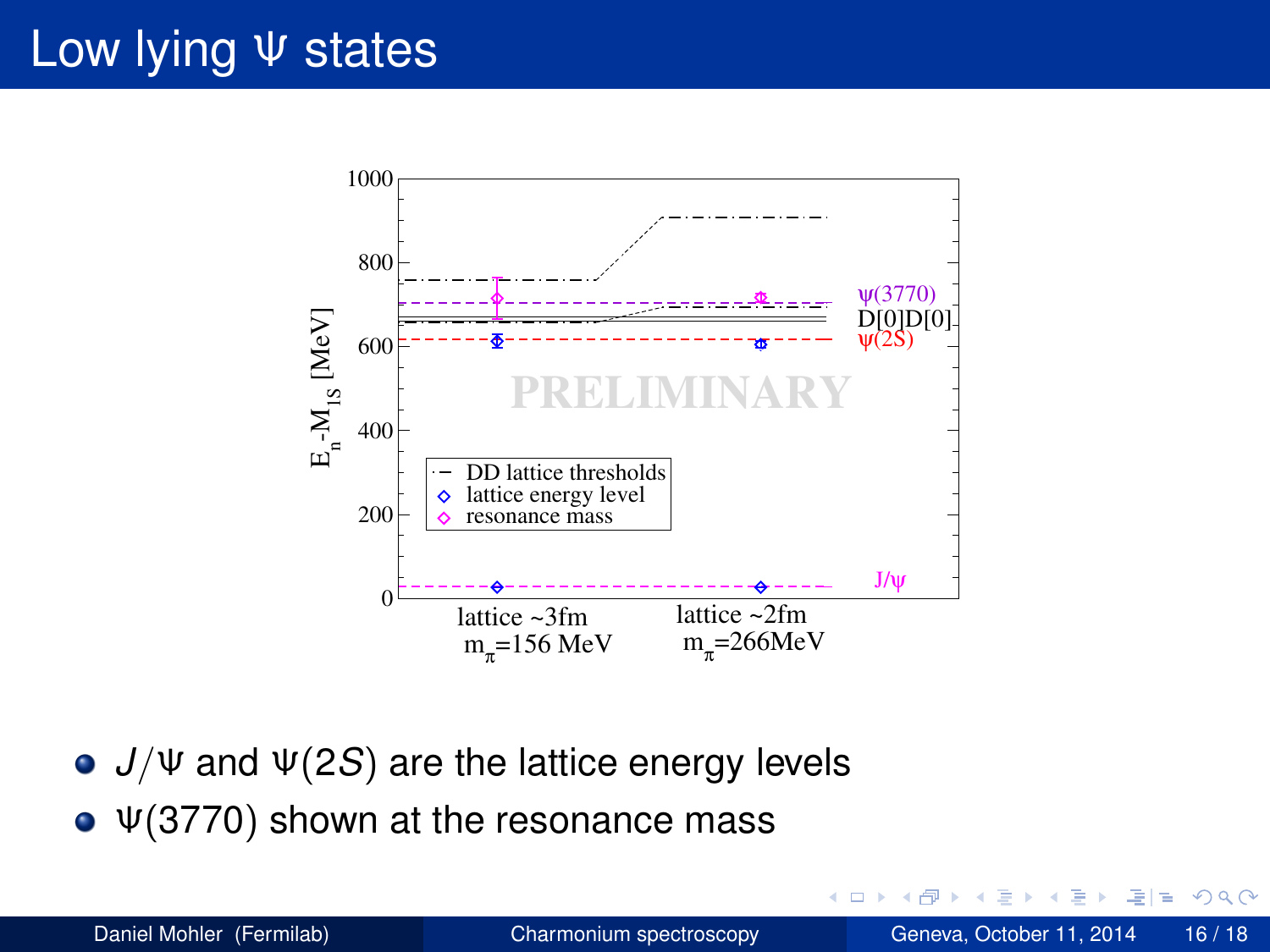- Low-lying charmonium states are under good control
	- Agreement with experiment and among lattice collaborations is mostly excellent
	- The uncertainty on the charmonium hyperfine splitting is getting dominated by charm-annihilation effects
- 2S states are more challenging but various new results are encouraging
- Some non-exotic charmonium resonances can now be investigated
	- Coupled channel studies are in their infancy
	- Cases where 3-particle thresholds are important might remain an issue
- <span id="page-16-0"></span>For lattice studies of X,Y,Z states see talks by Doi, Liu, Prelovsek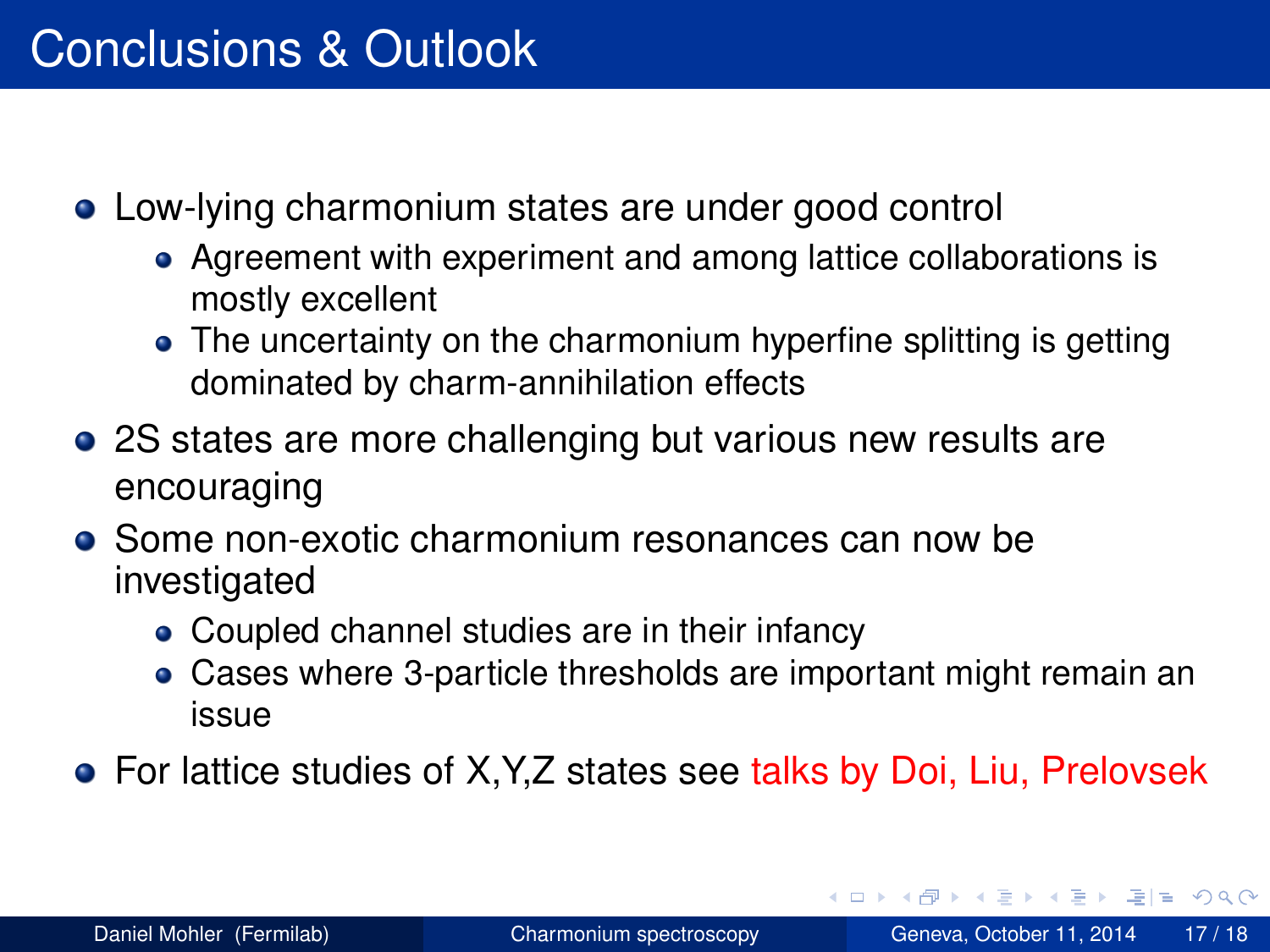<span id="page-17-0"></span>

... to my collaborators Carleton DeTar, Andreas Kronfeld, Christian Lang, Song-Haeng Lee, Luka Leskovec, Ludmila Levkova, Sasa Prelovsek and Jim Simone ... to the Fermilab lattice and MILC collaborations, to Christine Davies, Ben Galloway and to Raul Briceno for providing me material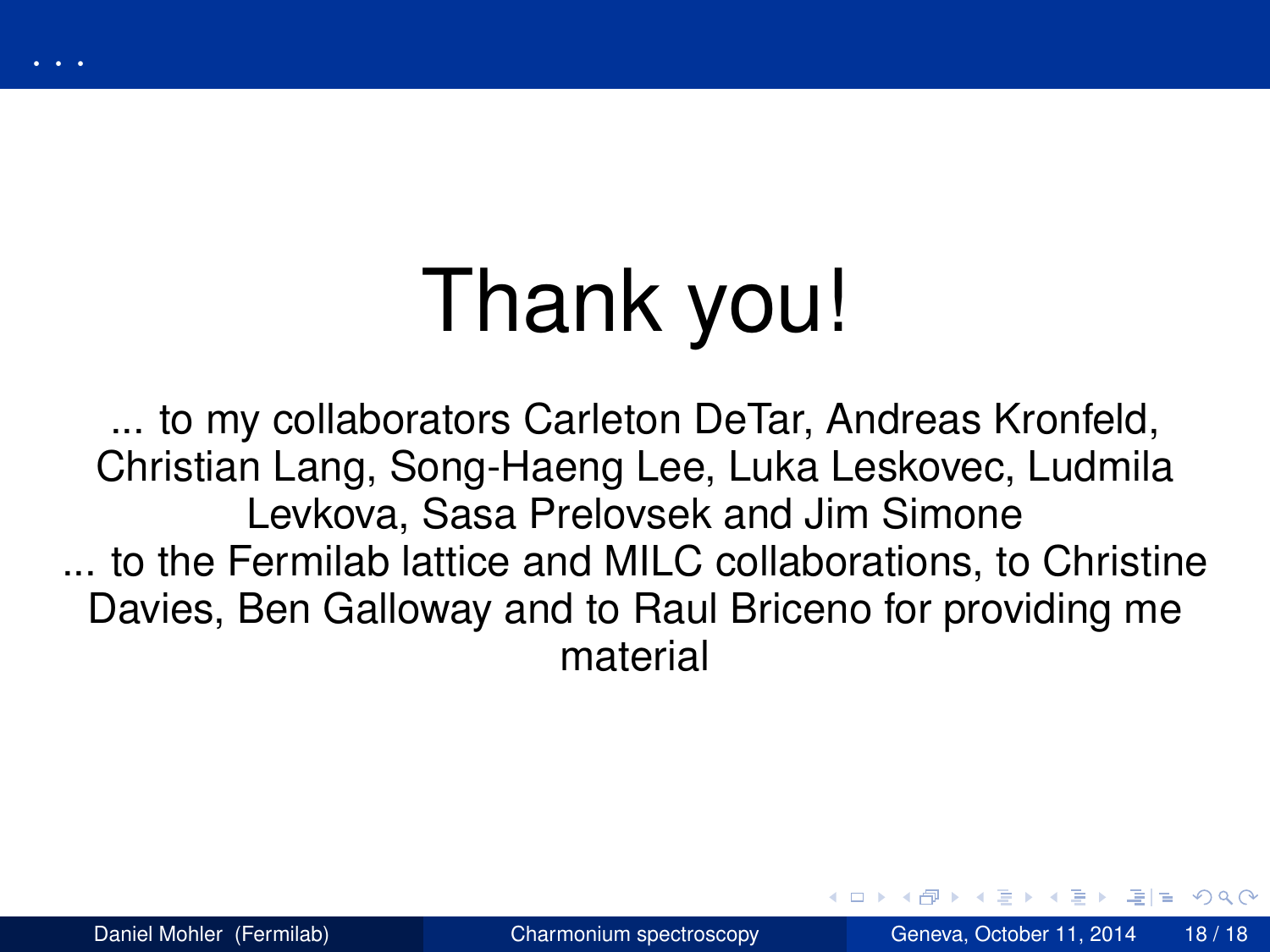. . .

<span id="page-18-0"></span>

K ロ ▶ K 個 ▶ K ヨ ▶ K ヨ ▶ [로] 및 9 Q @ Daniel Mohler (Fermilab) [Charmonium spectroscopy](#page-0-0) Geneva, October 11, 2014 19/18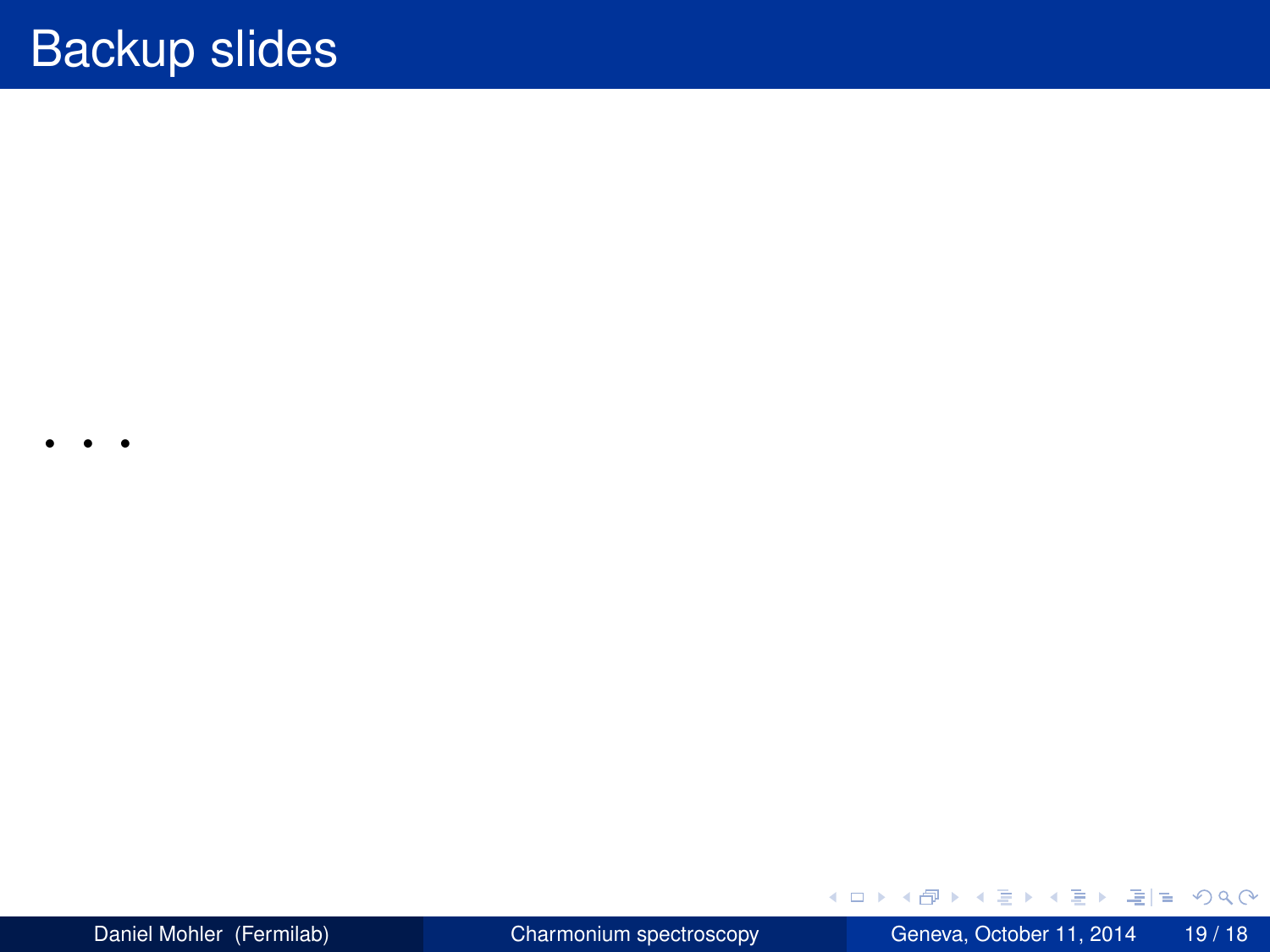#### Interpolator basis and fit methodology

- Large correlator matrix from smeared stochastic wall sources
- Variational method

$$
C(t)\vec{\psi}^{(k)} = \lambda^{(k)}(t)C(t_0)\vec{\psi}^{(k)}
$$

$$
\lambda^{(k)}(t) \propto e^{-tE_k} \left(1 + \mathcal{O}\left(e^{-t\Delta E_k}\right)\right)
$$

<span id="page-19-0"></span>Michael Nucl. Phys. B259, 58 (1985) Lüscher and Wolff Nucl. Phys. B339, 222 (1990) Blossier et al. JHEP 04, 094 (2009)

- $\bullet$  (multi)exponential fits to the eigenvalues in  $[t_{min}, t_{max}]$
- $\bullet$  Keep  $t_0$  and  $t_{min}$  approximately constant in fm across ensembles
- Pick  $t_{max}$  such that eigenvectors remain stable
- Correct data for unphysical κ*<sup>c</sup>* where needed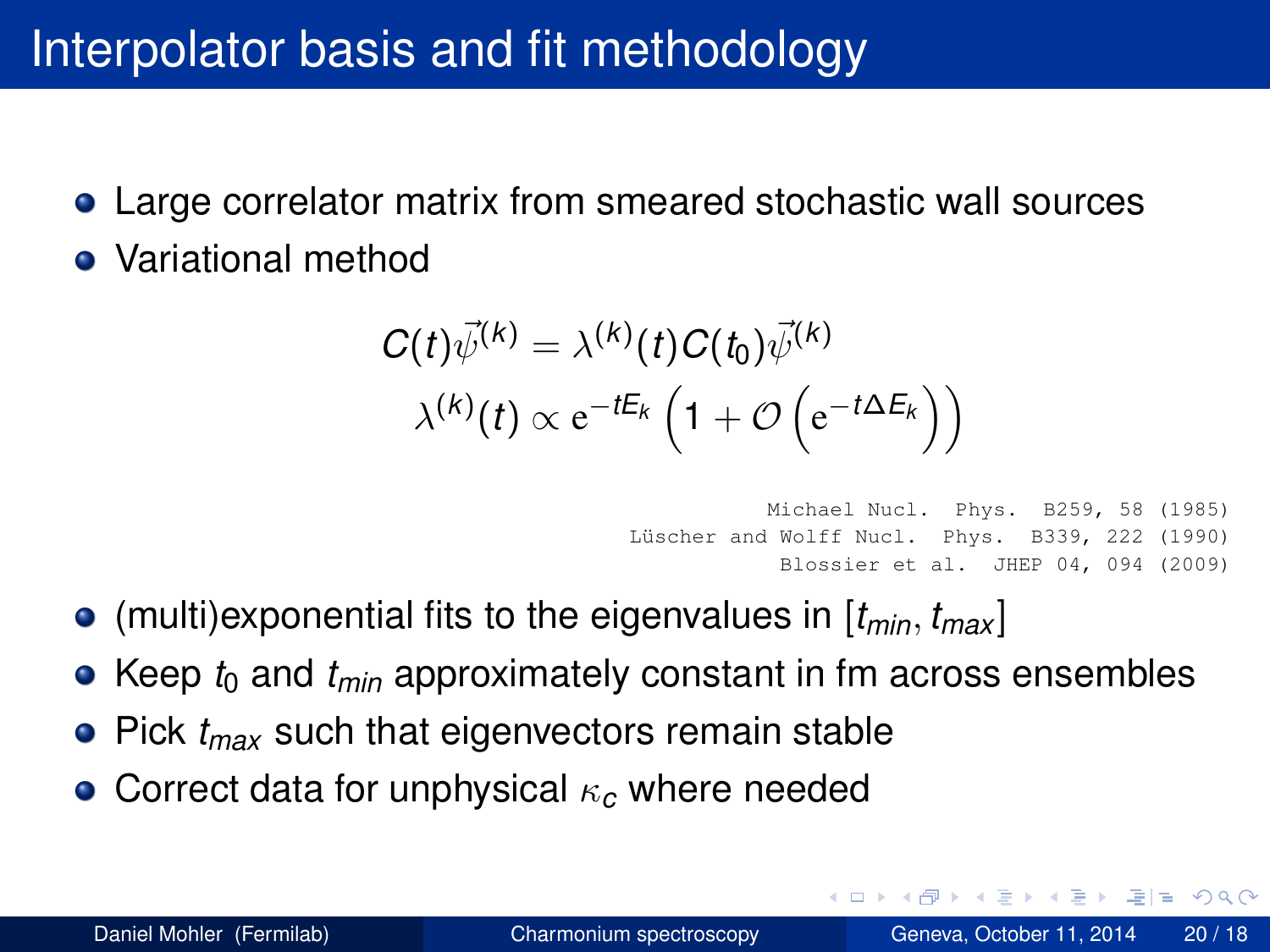#### Chiral and continuum fits

- Clear sea-quark mass dependence for some observables
- We need to take into account unphysical sea-quark masses
- **•** Fit model

$$
M = M_0 + c_1(2x_1 + x_1) + c_2t_1(a) + c_3t_2(a) + \dots
$$
  
\n
$$
x_1 = \frac{m_{ud,sea} - m_{ud,phys}}{m_{s,phys}}
$$
  
\n
$$
x_1 = \frac{m_{s,sea} - m_{s,phys}}{m_{s,phys}}
$$

For the lattice spacing dependence

2-3 functions with shape estimated using NRQCD power counting

```
Oktay and Kronfeld PRD 78 014504, 2008
```
- We consider the leading two contributions arising at either *v* <sup>4</sup> or *v* 6
- Qualitatively, we expect errors of order *a* <sup>2</sup> [an](#page-19-0)[d](#page-21-0) [α](#page-19-0)*[s](#page-20-0)[a](#page-20-0)* [f](#page-17-0)[o](#page-18-0)[r q](#page-25-0)[u](#page-17-0)[a](#page-18-0)[rk](#page-25-0)[o](#page-0-0)[n](#page-17-0)[iu](#page-25-0)m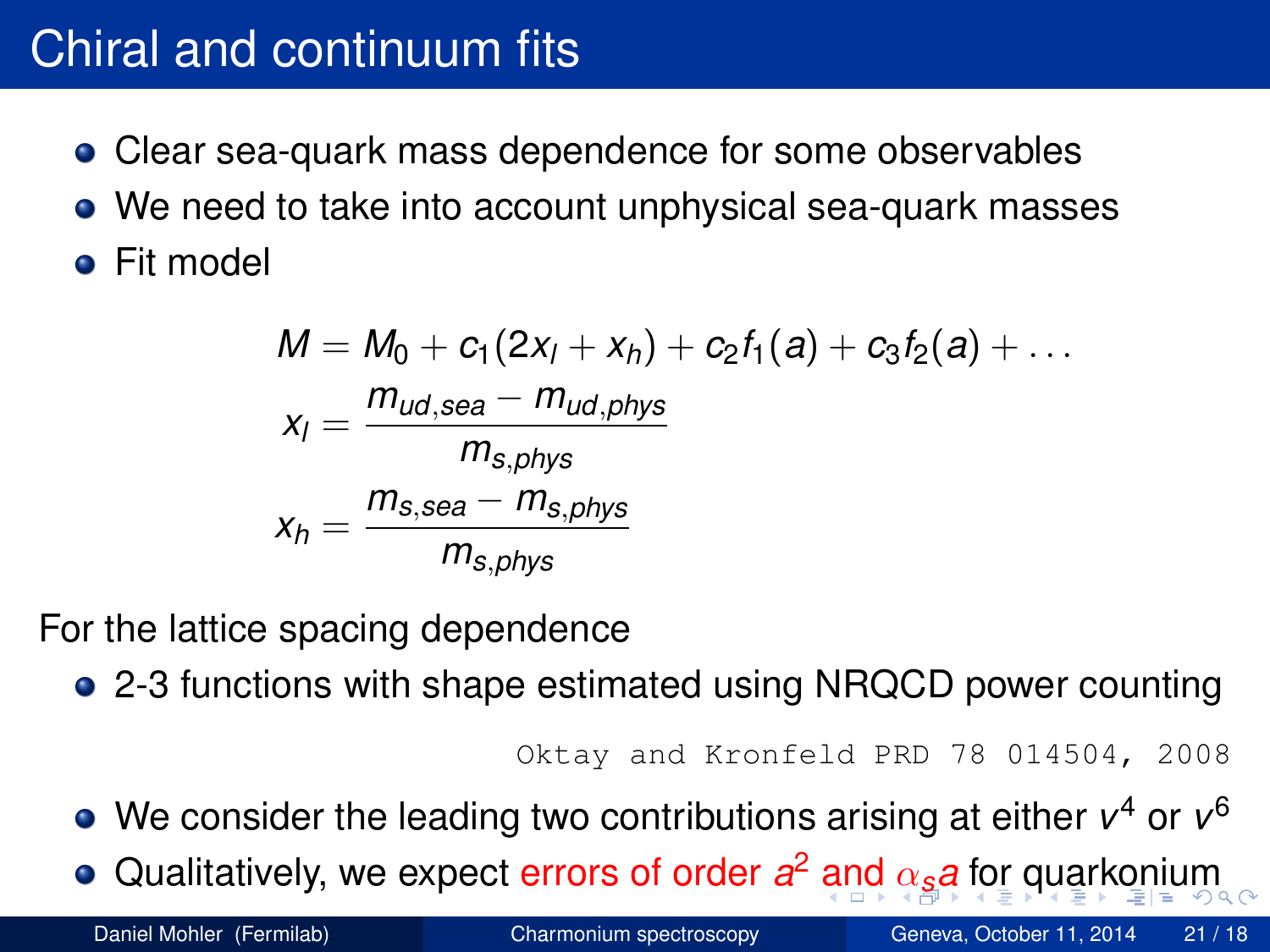#### Discretization uncertainties II

#### Expected shape of discretization uncertainties  $(c_i = 1 \forall i)$



<span id="page-21-0"></span>국(국)  $\Omega$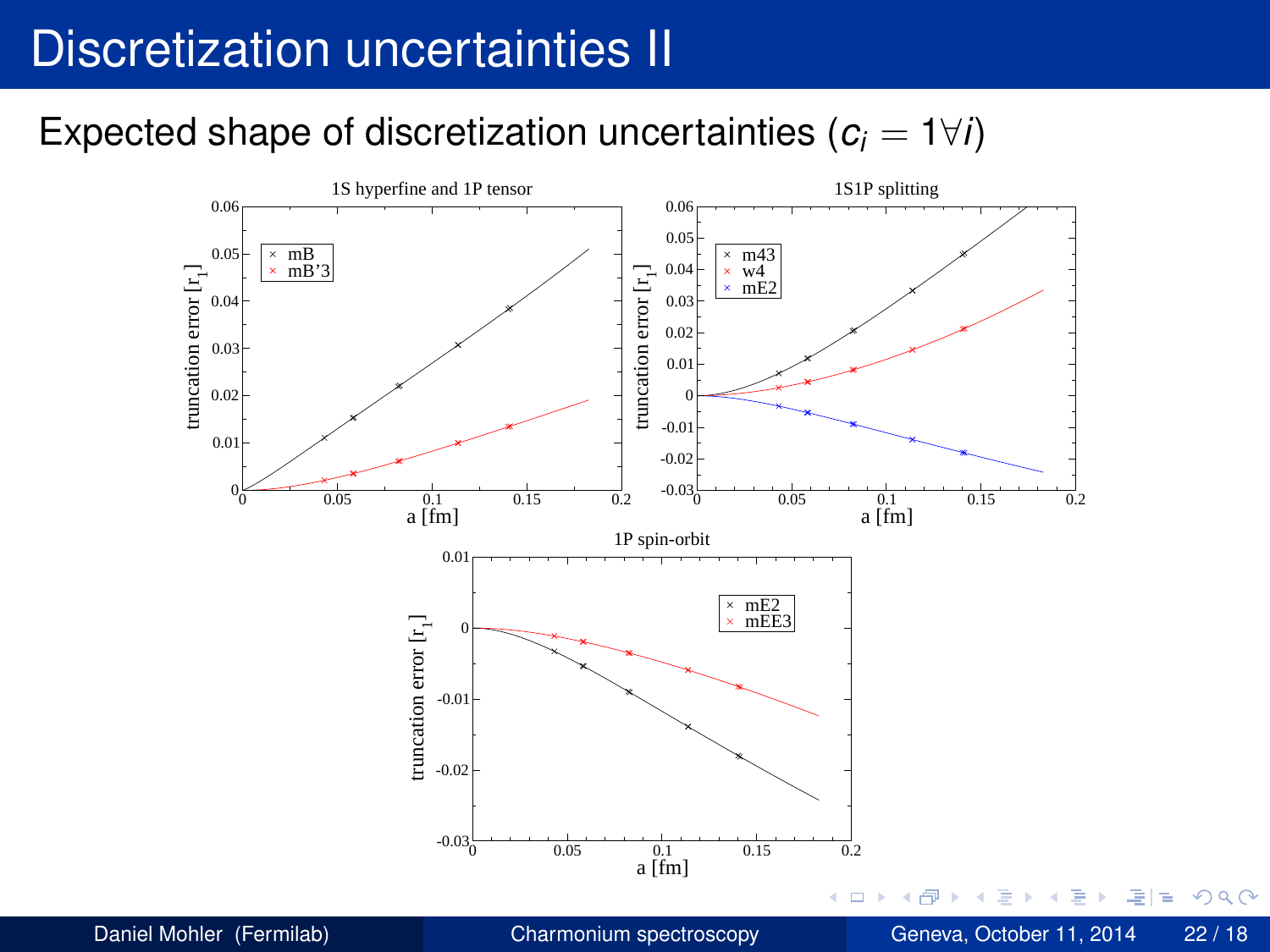|                                                      | Ensemble (1)      | Ensemble (2)      | Experiment      |
|------------------------------------------------------|-------------------|-------------------|-----------------|
| $m_{\pi}$                                            | 266(3)(3)         | 156(7)(2)         | 139.5702(4)     |
| $m_{K}$                                              | 552(1)(6)         | 504(1)(7)         | 493.677(16)     |
| $m_\phi$                                             | 1015.8(1.8)(10.7) | 1018.4(2.8)(14.6) | 1019.455(20)    |
| $m_{\eta_s}$                                         | 732.3(0.9)(7.7)   | 692.9(0.5)(9.9)   | 688.5 $(2.2)^*$ |
| $m_{J/\Psi} - m_{\eta_c}$                            | 107.9(0.3)(1.1)   | 107.1(0.2)(1.5)   | 113.2(0.7)      |
| $m_{D_{s}^{*}} - m_{D_{s}}$                          | 120.4(0.6)(1.3)   | 142.1(0.7)(2.0)   | 143.8(0.4)      |
| $m_{D^*} - m_D$                                      | 129.4(1.8)(1.4)   | 148.4(5.2)(2.1)   | 140.66(10)      |
| $2m_{\overline{D}} - m_{\overline{c}\overline{c}}$   | 890.9(3.3)(9.3)   | 882.0(6.5)(12.6)  | 882.4(0.3)      |
| $2M_{\overline{D_{s}}}-m_{\overline{c}\overline{c}}$ | 1065.5(1.4)(11.2) | 1060.7(1.1)(15.2) | 1084.8(0.6)     |
| $m_{D_s} - m_D$                                      | 96.6(0.9)(1.0)    | 94.0(4.6)(1.3)    | 98.87(29)       |

A single ensemble: Discrepancies due to discretization and unphysical light-quark masses expected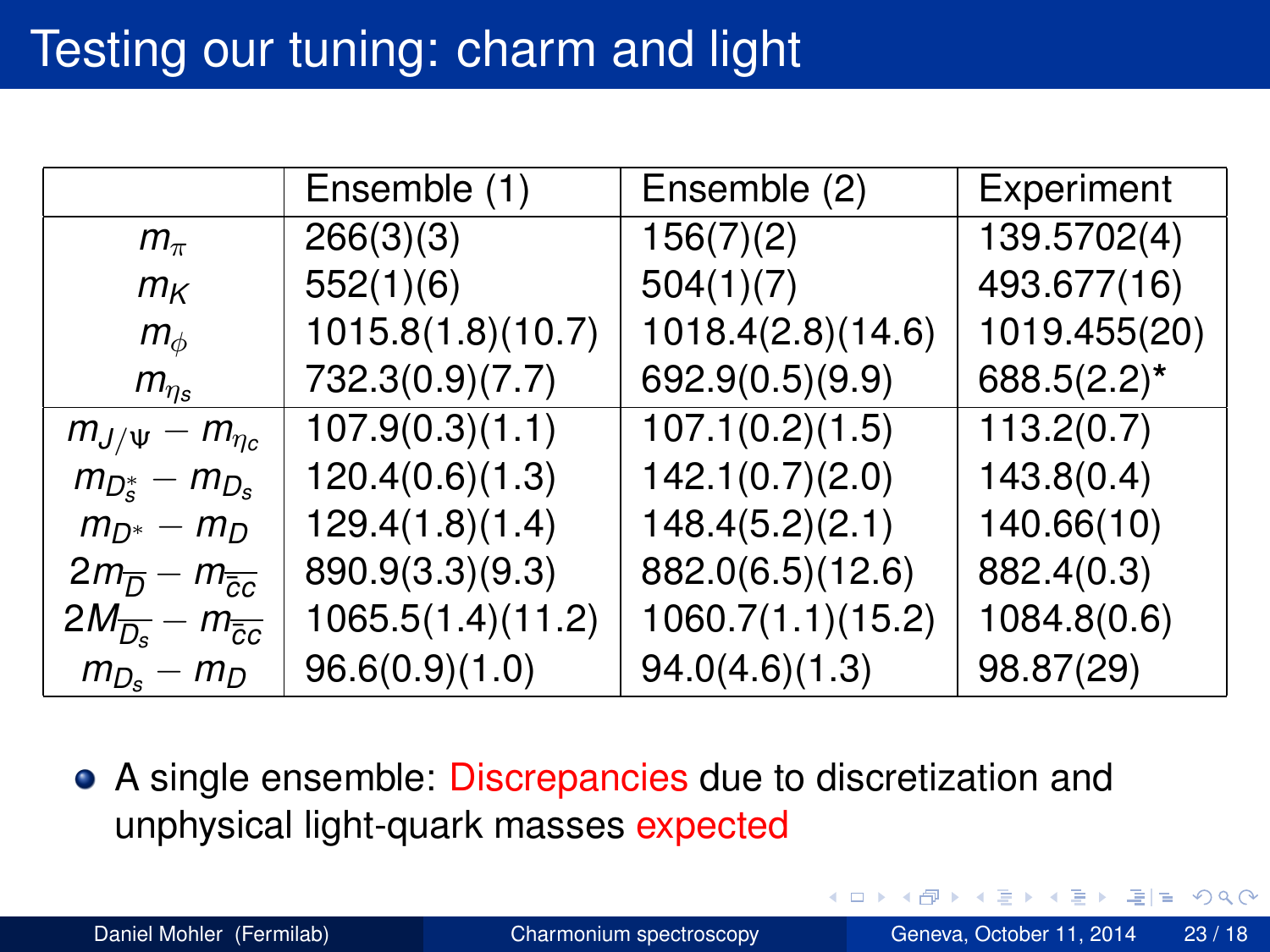|                                                      | Ensemble (1)      | Ensemble (2)      | Experiment           |
|------------------------------------------------------|-------------------|-------------------|----------------------|
| $m_{J/\Psi}-m_{\eta_c}$                              | 107.9(0.3)(1.1)   | 107.1(0.2)(1.5)   | 113.2(0.7)           |
| $m_{D_s^*}-m_{D_s}$                                  | 120.4(0.6)(1.3)   | 142.1(0.7)(2.0)   | 143.8(0.4)           |
| $m_{D^*} - m_D$                                      | 129.4(1.8)(1.4)   | 148.4(5.2)(2.1)   | 140.66(10)           |
| $2m_{\overline{D}} - m_{\overline{c}\overline{c}}$   | 890.9(3.3)(9.3)   | 882.0(6.5)(12.6)  | 882.4(0.3)           |
| $2M_{\overline{D_{s}}}-m_{\overline{c}\overline{c}}$ | 1065.5(1.4)(11.2) | 1060.7(1.1)(15.2) | 1084.8(0.6)          |
| $m_{D_s} - m_D$                                      | 96.6(0.9)(1.0)    | 94.0(4.6)(1.3)    | 98.87(29)            |
| $m_{B^*} - m_B$                                      |                   | 54.3(8.1)(0.8)    | 45.78(35)            |
| $m_{B_{s^*}} - m_{B_s}$                              |                   | 47.6(1.0)(0.7)    | $48.7^{+2.3}_{-2.1}$ |
| $m_{B_s}-m_B$                                        |                   | 83.9(7.9)(1.2)    | 87.35(23)            |
| $m_Y - m_{\eta_h}$                                   |                   | 44.1(0.5)(0.6)    | 62.3(3.2)            |
| $2m_{\overline{B}}-m_{\overline{b}b}$                |                   | 1196.0(6.3)(17.1) | 1182.7(1.0)          |
| $2m_{\overline{B_s}} - m_{\overline{b}b}$            |                   | 1353.6(1.7)(19.4) | 1361.7(3.4)          |
| $2m_{B_c} - m_{\eta_b} - m_{\eta_c}$                 |                   | 168.1(0.6)(2.4)   | 167.3(4.9)           |

Errors statistical and scale setting only Bottom quark still slightly too light

4 D.K.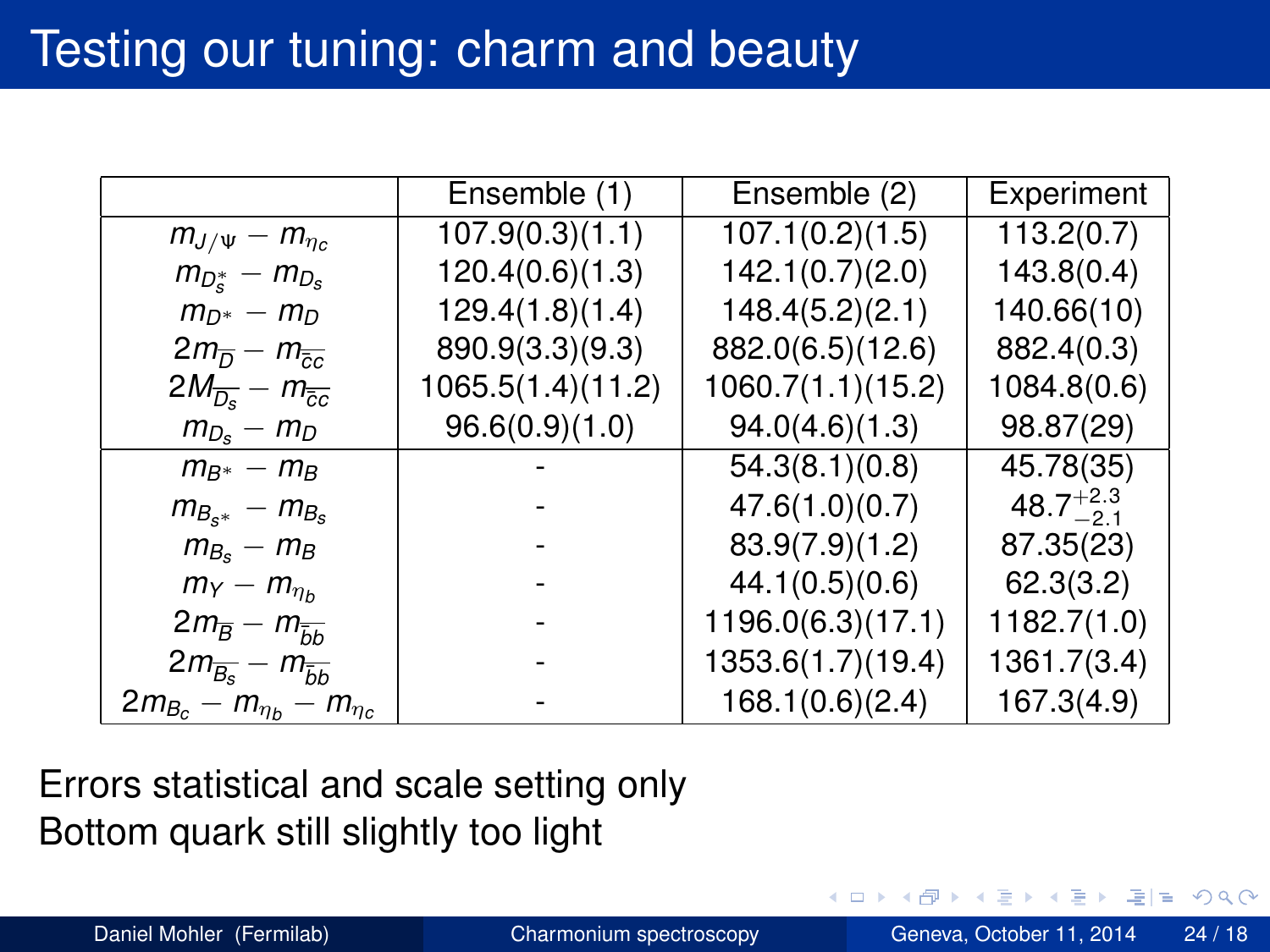#### Preliminary comparison to experiment

- Uncertainties include statistics, chiral and continuum extrapolations
- Not yet included: Scale-setting uncertainty (significant for ∆*MHF* and ∆*M*1*P*1*S*)
- Second uncertainty on the 1S hyperfine splitting is best-estimate for disconnected contributions
- Volume effects are expected to be negligible

| Mass difference | This analysis [MeV]              | Experiment [MeV] |
|-----------------|----------------------------------|------------------|
| <b>1P1S</b>     | $457.3 \pm 3.6$                  | $457.5 \pm 0.3$  |
| 1S hyperfine    | 118.1 $\pm$ 2.1 $^{-1.5}_{-4.0}$ | $113.2 \pm 0.7$  |
| 1P spin-orbit   | $49.5 \pm 2.5$                   | $46.6 \pm 0.1$   |
| 1P tensor       | $17.3 \pm 2.9$                   | $16.25 \pm 0.07$ |
| 1P hyperfine    | $-6.2 \pm 4.1$                   | $-0.10 \pm 0.22$ |

 $\Omega$ 

医单位 医单